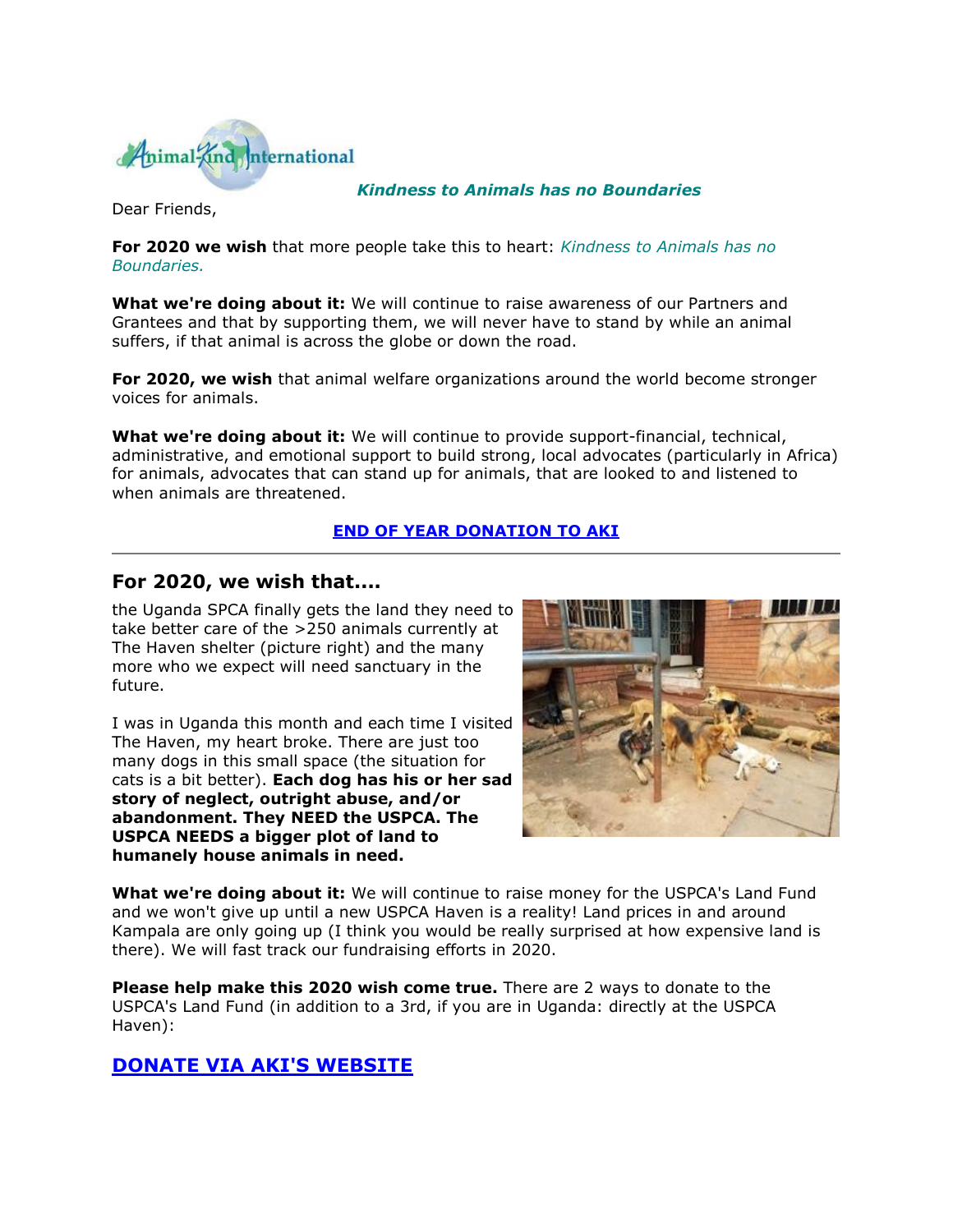# **[DONATE VIA GLOBALGIVING](http://cts.vresp.com/c/?AnimalKindInternatio/17c417cca4/4d75da415c/8f3d7e077a)**

### **News from the AKI Blog**

AKI Blog posts-December:

[Mbwa wa Africa: Looking Back at 2019.](http://cts.vresp.com/c/?AnimalKindInternatio/17c417cca4/4d75da415c/12fb7a10e0) AKI Partner Mbwa wa Africa reviews a year of successes and challenges; we give you info about how MwA used your donations.

#### [AKI Grant to Giving is Living: Dogs](http://cts.vresp.com/c/?AnimalKindInternatio/17c417cca4/4d75da415c/a7239c1b31)

[Unchained!](http://cts.vresp.com/c/?AnimalKindInternatio/17c417cca4/4d75da415c/a7239c1b31) Read about the 7 dogs who have been unchained-and see the joy (5 fenced yards built for 6 dogs; and 1 runner for Blitz, pictured right; and funds remain for 6-7 more fenced yards and unchainings!) Giving is Living tells us about the process they've put in place to unchain dogs and make sure they remain off-chain.

#### [Get to know Alex & Jaki, the faces of the](http://cts.vresp.com/c/?AnimalKindInternatio/17c417cca4/4d75da415c/5dda1f64a7)

[Uganda SPCA.](http://cts.vresp.com/c/?AnimalKindInternatio/17c417cca4/4d75da415c/5dda1f64a7) Those of us who have visited or follow the USPCA know that Jaki and Alex (and



the rest of The Haven team) give their all to make the shelter's cats and dogs as comfortable, safe, and secure as possible. But what else do you know about them? (**Did you know that AKI donors cover a portion of USPCA staff salaries, including Jaki's annual salary and a salary supplement for Alex plus Alex's Christmas bonus? Animal welfare organizations are only as strong as the people who work at them and to keep good, experienced people like Jaki and Alex, they need equitable salaries.**)

# **[READ ALL POSTS ON THE AKI BLOG](http://cts.vresp.com/c/?AnimalKindInternatio/17c417cca4/4d75da415c/c897a30da3)**

### **For 2020, we wish....**

For you, our friends and supporters, we wish you health, happiness, and the peace of mind that comes when animals are treated with respect and kindness, when cruelty is widely considered unacceptable. \*\*\*\*\*\*\*\*\*\*\*\*\*\*\*

AKI RECURRING DONORS! If you didn't receive my *AKI Recurring Donor: 2019 Letter of Thanks,* please get in touch with me so I can re-send it. **\***\*\*\*\*\*\*\*\*\*\*\*\*\*\*\*

When I was in Uganda, I met with one of our 2019 grantees, [Bam Animal Clinics.](http://cts.vresp.com/c/?AnimalKindInternatio/17c417cca4/4d75da415c/75a297e4d8) In AKI's January newsletter, we'll tell you more about their work to improve the lives of donkeys in eastern Uganda.

# I'd like to donate to AKI